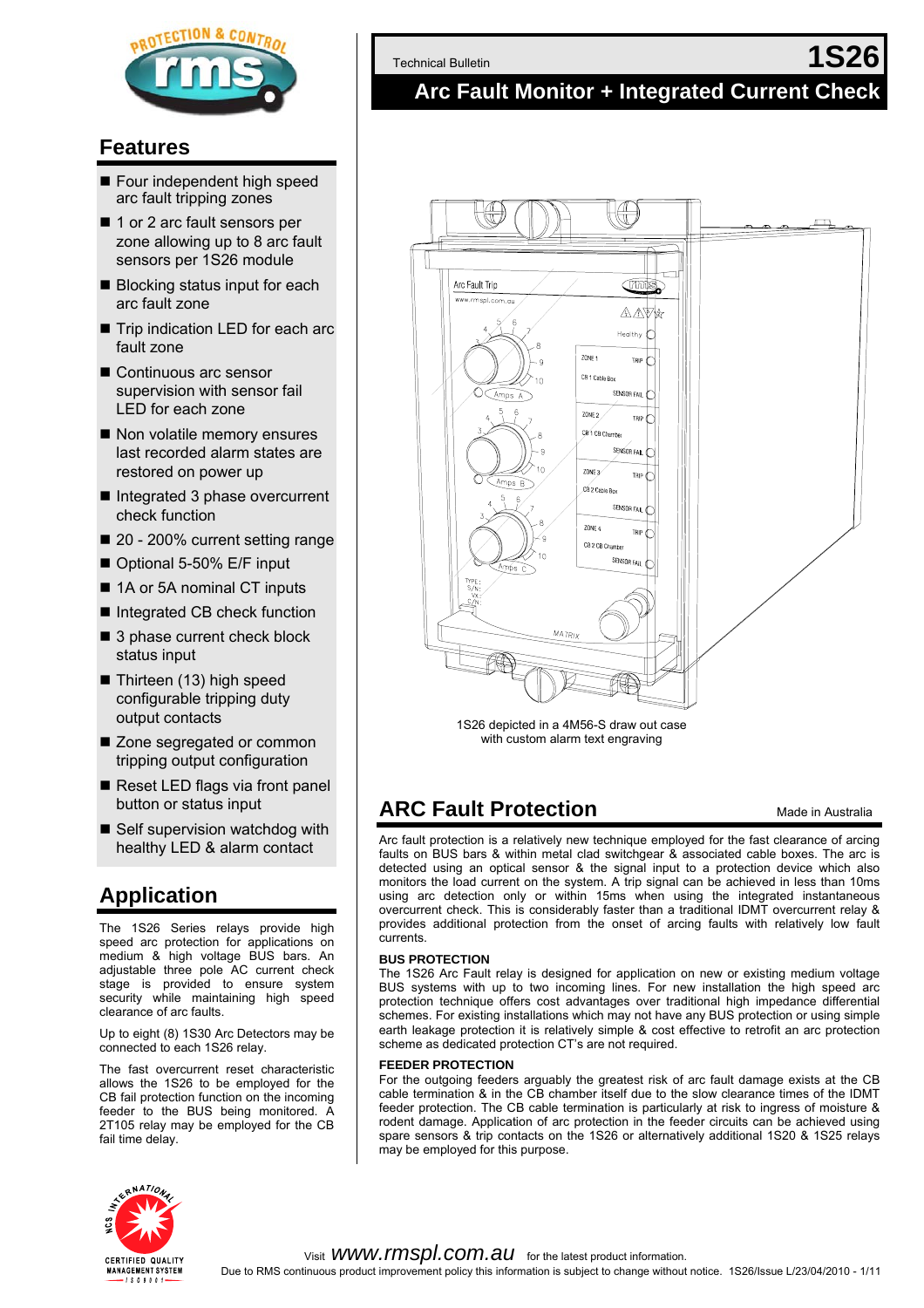

# **BUS Bar Applications**

#### **ARCING FAULTS**

Arcing faults can occur as a result of insulation breakdown due to equipment age & / or poor maintenance.

The degree of damage caused by arcing depends principally on the duration of the arc. If an arc lasts only 100ms, the switchgear needs to be checked & the insulation resistance measured before power can be re-established. With a 200ms arc, the power supply will be interrupted; the BUS bars & switchgear must be checked; power is re-established only after minor repairs. In the event of a 500ms arc the supply is interrupted, metal parts of the BUS chamber & switchgear are destroyed & poisonous gases are emitted. A 1s arc destroys most of the installation & may cause a fire, injury to personnel & damage to property.

#### **ARC PROTECTION OF BUS BARS**

Figure 1 depicts how the 1S26 may also be applied for the protection of a bus bar with two incoming lines & multiple outgoing feeders. The number of sensors in the bus chamber is dictated by the switchgear design and the length of switchboard.

In most indoor metal clad switchgear the bus bar chamber is a continuous chamber between panels only broken into segregated sections at a bus section breaker & as such the strategic placement of one or two arc sensors in each bus bar chamber run is normally adequate. The 1S30 Arc Fault sensor is available with one or two detectors per unit to allow wider coverage.

Some indoor metal clad switchgear may segregate the bus chamber of each panel from the next via insulated bus chamber side barriers per panel, if this is the case then each bus chamber per panel would need to be monitored by at least one arc sensor.

Isolating switches between BUS bar sections need also be considered & appropriate tripping zones created to ensure isolation of the faulted section.

In large enclosures the arc sensors should be placed at approximately 5m intervals. 1S30 arc sensors are also available with dual optical detectors to allow detection of arc in both directions.



Figure 1: One to eight arc sensors located in the BUS chamber in up to four tripping zones

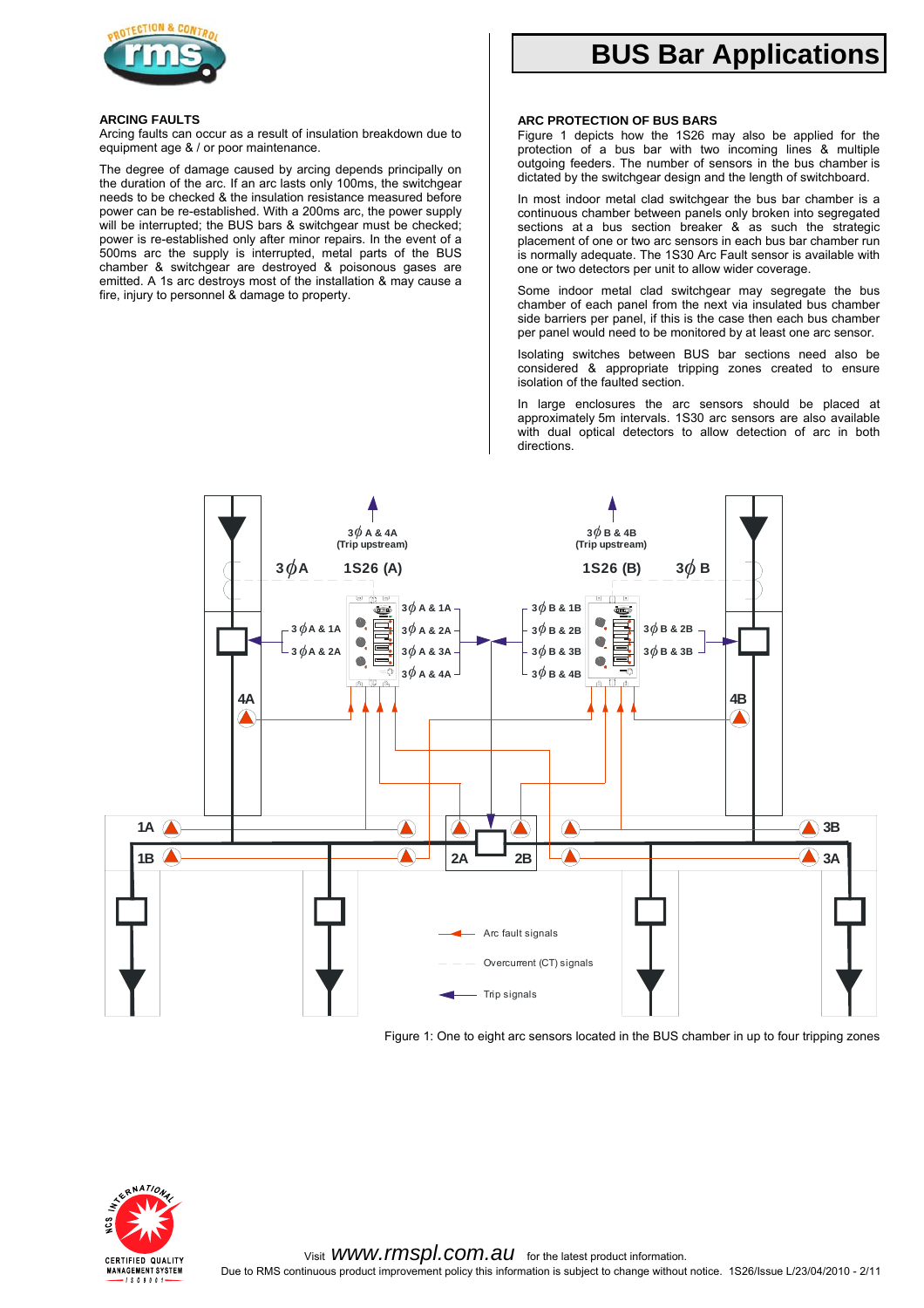

#### **1S30 ARC FAULT SENSORS**

Refer to the 1S30 Technical Bulletin for details.



Figure 2: 1S30 Arc Fault Sensors Through panel mounting detector version depicted at left Front panel view of dual detector version depicted at right

#### **ARC FAULT ELEMENT OPERATE TIME**

The arc fault optical detection element is guaranteed to pick up in less than 5ms. Where arc fault only tripping is required the 1S20 or 1S25 arc fault monitoring relays should be employed. These relays provide a trip output contact operate time of less than 10ms.

#### **OPERATION INDICATOR**

Two (2) LED's are provided for each tripping zone to provide the following status indications:

- Trip: Flashes for 2s on detection of arc fault in zone & then solid. Resets when front panel reset button pressed or voltage pulse applied to remote flag reset status input.
- Fail: Flashes to indicate failure of 1S30 Arc Fault Sensor in zone.



# **Arc Fault Detection**

#### **ARC SENSOR FUNCTION**

The 1S30 is an optical sensor that responds to the flash of light emitted during the incidence of an arcing fault. Onset of the light flash & detection by the 1S30 occurs in a few ms.

When an arc is detected, the resistance presented by the 1S30 drops to a level where the current flow increases to approximately 20mA. This increased current flow is instantaneously detected by the 1S26 & the arc trip logic picked up for that sensor zone. Refer to the 1S30 Technical Bulletin for further details.

#### **ARC FAULT TRIPPING USING CURRENT CHECK**

Fast operation of a tripping scheme usually results in reduced system security. The arc detection method can however, combine the 1S30 optical detection technique with a traditional overcurrent method to maximize system security particularly for BUS bar protection schemes. Both conditions must coexist for the trip condition to be met as depicted in figure 3.



Figure 3:

Key components required to implement an Arc Fault Protection scheme with an overcurrent check stage

The application example depicted in figure 1 utilize this concept for enhanced system security in that both the 1S30 Arc Fault input AND the overcurrent must be picked up for a trip signal to be issued.

**ARC DETECTION RESET TIME** (Effect of multiple arc trips)

A delay of 2s is required to reset the 1S26 arc fault element after an initial arc sensor trip. Subsequent arc detection will cause the trip output contacts to re-operate.

#### **ARC SENSOR CONTINUOUSLY PICKED UP**

High ambient light levels may cause a 1S30 to be continuously picked up. This condition could occur for example if the CB cable box cover was left open in very high ambient light level conditions.

Damage to the 1S30 cable may cause the two internal wires to be shorted which would be interpreted by the 1S26 as an arc fault pick up.

If under either of the above conditions an over-current pick up occurred the 1S26 would output an arc fault trip operation.

To avoid possible mal operation due to this condition, the 1S26 is designed to automatically disable the arc fault tripping function if the 1S30 sensor is picked up for >10s.

The 1S26 alarm contact will be set & the front panel 'Sensor fail' LED will flash until the ambient light level problem is corrected to that arc fault zone. The 1S26 will then perform an arc sensor test function & automatically reset.

#### **ARC SENSOR CIRCUIT SUPERVISION**

The 1S30 Arc Sensor is the heart of the arc detection system & supervision of circuit continuity is critical for correct operation. To monitor the integrity of the wiring between the 1S30 arc sensor & 1S26 Arc Monitor, a continuous 2mA supervision current flows between the units. The 1S26 alarm contact will drop out after a 1s time delay if it fails to detect this current.

The failed zone will be indicated by the front panel 'Sensor fail' LED.

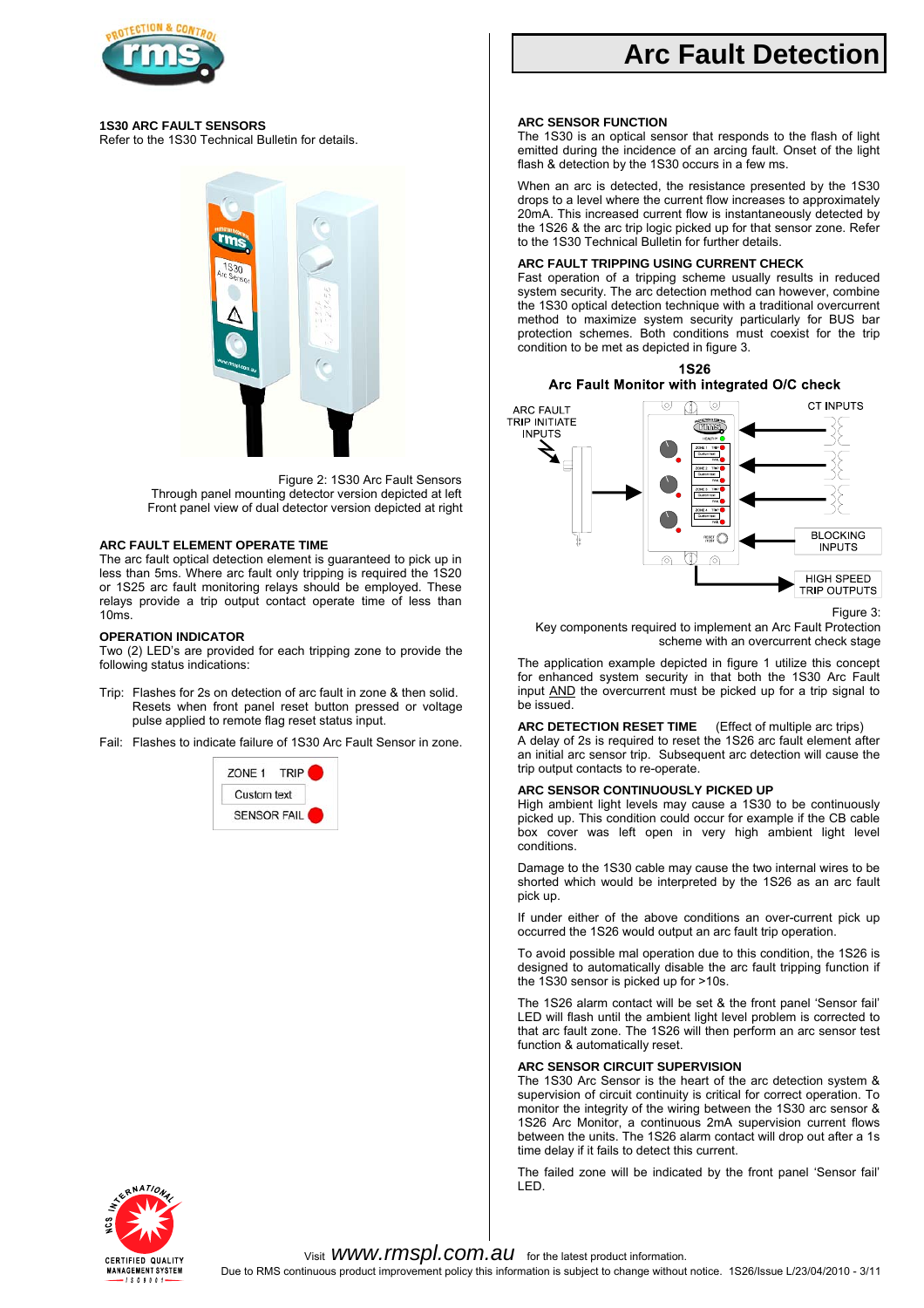

#### **OPERATING LOGIC CONFIGURATION**

Output trip contacts 1-9 will only operate if an overcurrent condition is coincident with an arc fault condition. This is known as Arc Fault & Overcurrent operating logic as depicted in figures 4 & 5.

Output contacts 10-13 may be configured to operate as arc fault elements & this is known as arc fault only operating logic for application where local current check is not possible such as in the incoming cable box or CT chamber. This is known as arc fault only operating logic & is depicted in figures 6 & 7.

Alternatively contacts 10-13 may be configured to operate on the overcurrent elements for application in a CB failure scheme. This is known as overcurrent only operating logic & is depicted in figures 8 & 9.

#### **ARC ZONE BLOCKING INPUTS**

Each arc fault zone input is qualified by an independent blocking status input.

#### **OVERCURRENT BLOCKING INPUT**

The overcurrent elements are qualified by a common blocking status input.

# **Operating Logic**

#### **ARC FAULT & OVERCURRENT OPERATING LOGIC**

The arc pick up logic signal is maintained for a period of 2s from the instant an arc is detected. The overcurrent pick up logic has an instantaneous (<15ms) reset characteristic.

Zone segregated tripping outputs



#### Figure 4:

Overcurrent on any phase & Arc Fault will trip contacts specified for that zone + the common arc fault contact. Logic is repeated for each arc fault zone. Configuration switch C1 set to ON Configuration switch C2 set to ON

Any Arc Fault Zone tripping outputs



Figure 5: Overcurrent on any phase & Arc Fault on any zone will trip all contacts. Logic is repeated for each arc fault zone. Configuration switch C1 set to ON Configuration switch C2 set to OFF

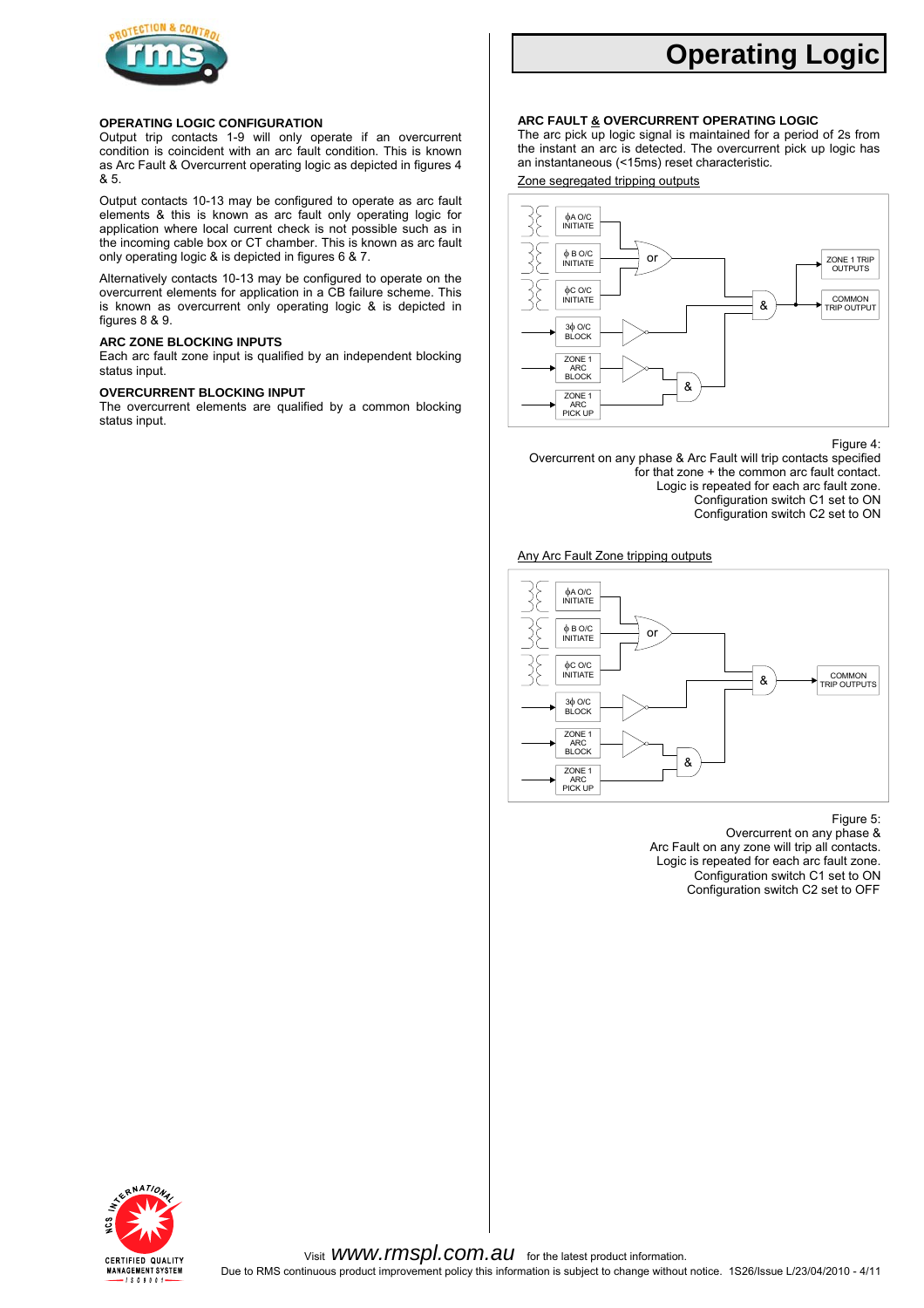

# **Operating Logic**

Zone segregated arc fault tripping outputs Phase segregated tripping outputs



- 
- Figure 6: Figure 6: Configuration switch C1 set to OFF Configuration switch C1 set to OFF Configuration switch C2 set to ON Arc fault on zone 2 will trip contacts 11 Arc fault on zone 2 will trip contacts 11 3 Phase tripping outputs Arc fault on zone 3 will trip contacts 12 Arc fault on zone 4 will trip contacts 13 Configuration switch C1 set to ON
	- Configuration switch C2 set to ON



Figure 7:

Arc fault on any zone will trip contacts 10-13 Configuration switch C1 set to ON Configuration switch C2 set to OFF

### **ARC ONLY OVERCURRENT ONLY OPERATING LOGIC – CB Fail OPERATING LOGIC**



#### Figure 8:

- Overcurrent on phase A will trip contact 10 Overcurrent on phase B will trip contact 11 Overcurrent on phase C will trip contact 12 Overcurrent on any phase will trip all contact 13
	-



Figure 9: Overcurrent on any phase will trip contacts 10-13. Configuration switch C1 set to OFF

Configuration switch C2 set to OFF

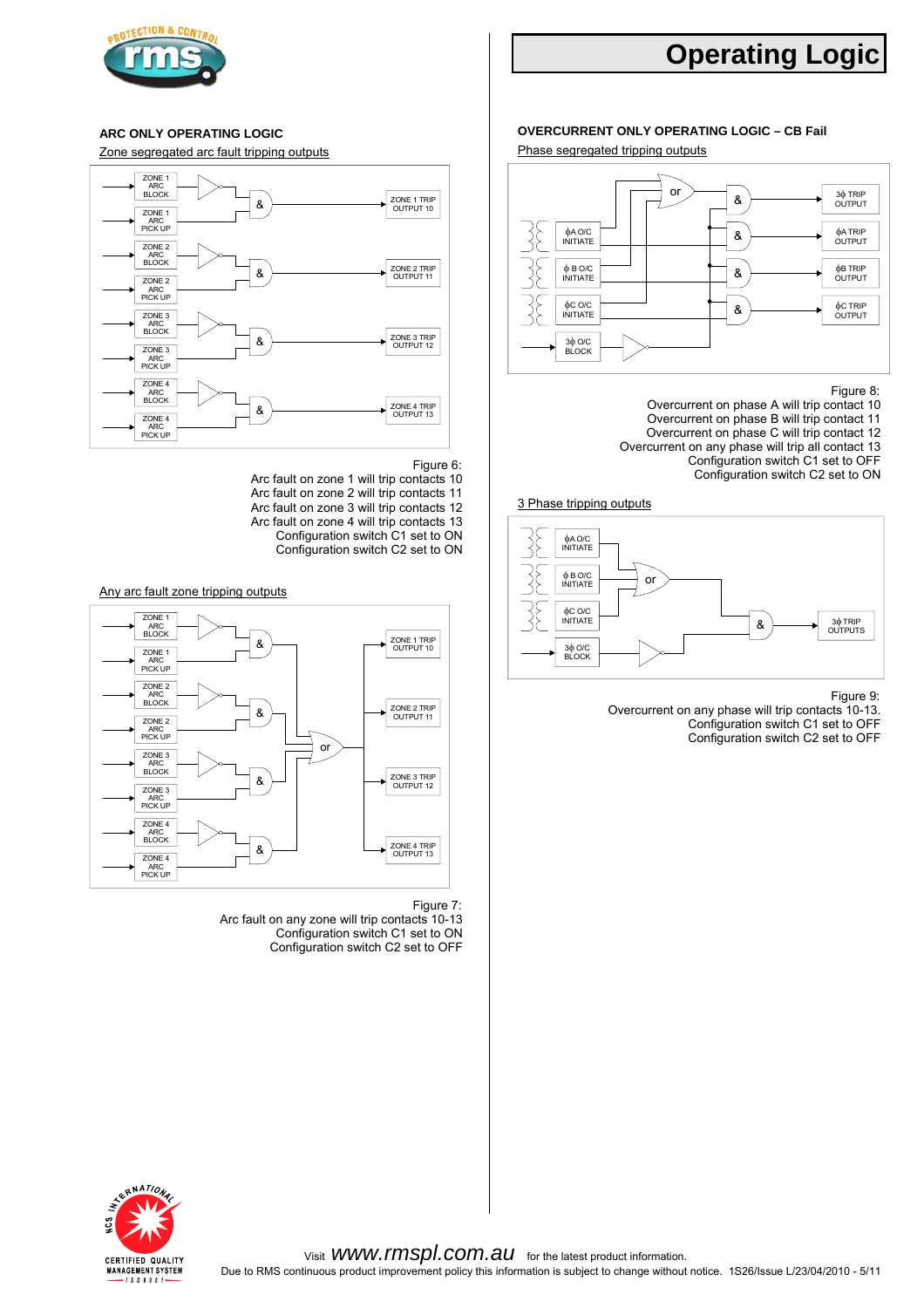

#### **CURRENT SETTING RANGE**

| Setting:       | Continuously adjustable control per phase    |
|----------------|----------------------------------------------|
| 20-200%        | of nominal CT rating                         |
| 5-50%          | Optional earth fault input (Refer figure 12) |
| Repeatability: | + 2% of setting                              |
| Accuracy:      | + 5% of maximum setting                      |

#### **DROPOUT PICKUP RATIO OF OVERCURRENT ELEMENT**





Figure 10:

To change the dropout / pickup ration remove the relay module from the case, locate the three pin jumper header position J103 & fit jumper for 75% or 85% dropout pickup ratio.

#### **OPERATING TIME OF CURRENT ELEMENT**

| At 2 X O/C setting: | Logic pick up time less than 10ms             |
|---------------------|-----------------------------------------------|
|                     | Trip contacts configured for instantaneous    |
|                     | overcurrent only operation will pick up in    |
|                     | less than 15ms.                               |
| Reset time:         | Logic drop out time less than 15ms            |
|                     | Trip contacts configured for instantaneous    |
|                     | overcurrent only operation will reset in less |
|                     | than 15ms when current drops from 2 X         |
|                     | O/C setting to zero.                          |
|                     |                                               |

## **OPERATING TIME OF ARC FAULT DETECTION**<br>Arc fault element: Logic pick up time less than

Logic pick up time less than 5ms

Arc fault trip contacts are guaranteed to pick up in less than 10ms including bounce. Typical operate time is 7ms.

Reset time:

## **OPERATING TIME OF O/C & ARC FAULT ELEMENTS**<br>At 2 X O/C setting: Trip contacts pick up in less than 1

Trip contacts pick up in less than 15ms

#### **FRONT PANEL LED's**

| System supervision: One green 'Healthy' LED             |
|---------------------------------------------------------|
| Overcurrent pick up: One red LED per phase - self reset |

Arc trip pick up: One red LED per zone latching Off, flashing or on solid - latching

Sensor fail alarm: One red LED per zone Off, flashing or solid - latching

# **Configuration & Setting**

### **CONFIGURATION SWITCHES**

Three banks of configuration switches (A, B & C), each with four (4) independent piano type switches are accessible to the user by first withdrawing the relay module from the outer case.



#### **CONFIGURATION SWITCH SETTING SUMMARY**

The internal wiring label identifies the position of the following switch functions as follows:

| OΝ                       | <b>OFF</b>                   |
|--------------------------|------------------------------|
| Zone 1 Arc sensor fitted | Zone 1 Arc sensor not fitted |
| Zone 2 Arc sensor fitted | Zone 2 Arc sensor not fitted |
| Zone 3 Arc sensor fitted | Zone 3 Arc sensor not fitted |
| Zone 4 Arc sensor fitted | Zone 4 Arc sensor not fitted |
|                          |                              |

| Switch         | OΝ                       | <b>OFF</b>              |
|----------------|--------------------------|-------------------------|
| B <sub>1</sub> | Zone $1 - 2$ Arc sensors | Zone $1 - 1$ Arc sensor |
| B <sub>2</sub> | Zone $2 - 2$ Arc sensors | Zone $2 - 1$ Arc sensor |
| B <sub>3</sub> | Zone $3 - 2$ Arc sensors | Zone $3 - 1$ Arc sensor |
| B4             | Zone $4 - 2$ Arc sensors | Zone $4 - 1$ Arc sensor |

| Switch         | ON                                      | OFF                                             |
|----------------|-----------------------------------------|-------------------------------------------------|
| C <sub>1</sub> | Output contacts 10-13<br>Arc only logic | Output contacts 10-13<br>Overcurrent only logic |
| C <sub>2</sub> | Zone & phase<br>segregated outputs      | Any zone & 3 Phase outputs                      |
| C <sub>3</sub> | Apply volts to BLOCK                    | Remove volts to BLOCK                           |
| C4             | DC only status inputs                   | AC/DC status inputs                             |

Table 1

#### **OUTPUT RELAY FUNCTION CONFIGURATION**

The function of the output contacts is dependent on the position of configuration switches C1 & C2 as per Table 2. Refer operating logic section for detailed functional description.

|                |                                  |                    | <b>Configuration Switch Positions</b> |                    |
|----------------|----------------------------------|--------------------|---------------------------------------|--------------------|
|                | C <sub>1</sub> ON                |                    | C <sub>1</sub> OFF                    |                    |
| Relay          | C <sub>2</sub> ON                | C <sub>2</sub> OFF | C <sub>2</sub> ON                     | C <sub>2</sub> OFF |
| 1              | Zone 1 Arc                       |                    | Zone 1 Arc                            |                    |
| 2              | AND<br>any Ø O/C                 |                    | AND<br>any Ø O/C                      |                    |
| 3              | Zone 2 Arc                       |                    | Zone 2 Arc                            |                    |
| 4              | AND<br>any Ø O/C                 | Any                | any Ø O/C                             | Any                |
| 5              | Zone 3 Arc                       | Arc Fault          | Zone 3 Arc                            | <b>Arc Fault</b>   |
| 6              | AND<br>any Ø O/C                 | Zone<br>AND        | AND<br>any Ø O/C                      | Zone<br><b>AND</b> |
| $\overline{7}$ | Zone 4 Arc                       | any $Ø$ O/C        | Zone 4 Arc                            | any Ø O/C          |
| 8              | <b>AND</b><br>any Ø O/C          |                    | <b>AND</b><br>any Ø O/C               |                    |
| 9              | Any zone<br>Arc AND<br>any Ø O/C |                    | Any zone<br>Arc AND<br>any Ø O/C      |                    |
| 10             | Zone 1 Arc                       |                    | ØA                                    |                    |
| 11             | Zone 2 Arc                       | Any<br>Arc Fault   | ØB                                    | Any O/C            |
| 12             | Zone 3 Arc                       | Zone               | ØC                                    | Phase              |
| 13             | Zone 4 Arc                       |                    | 3Ø                                    |                    |

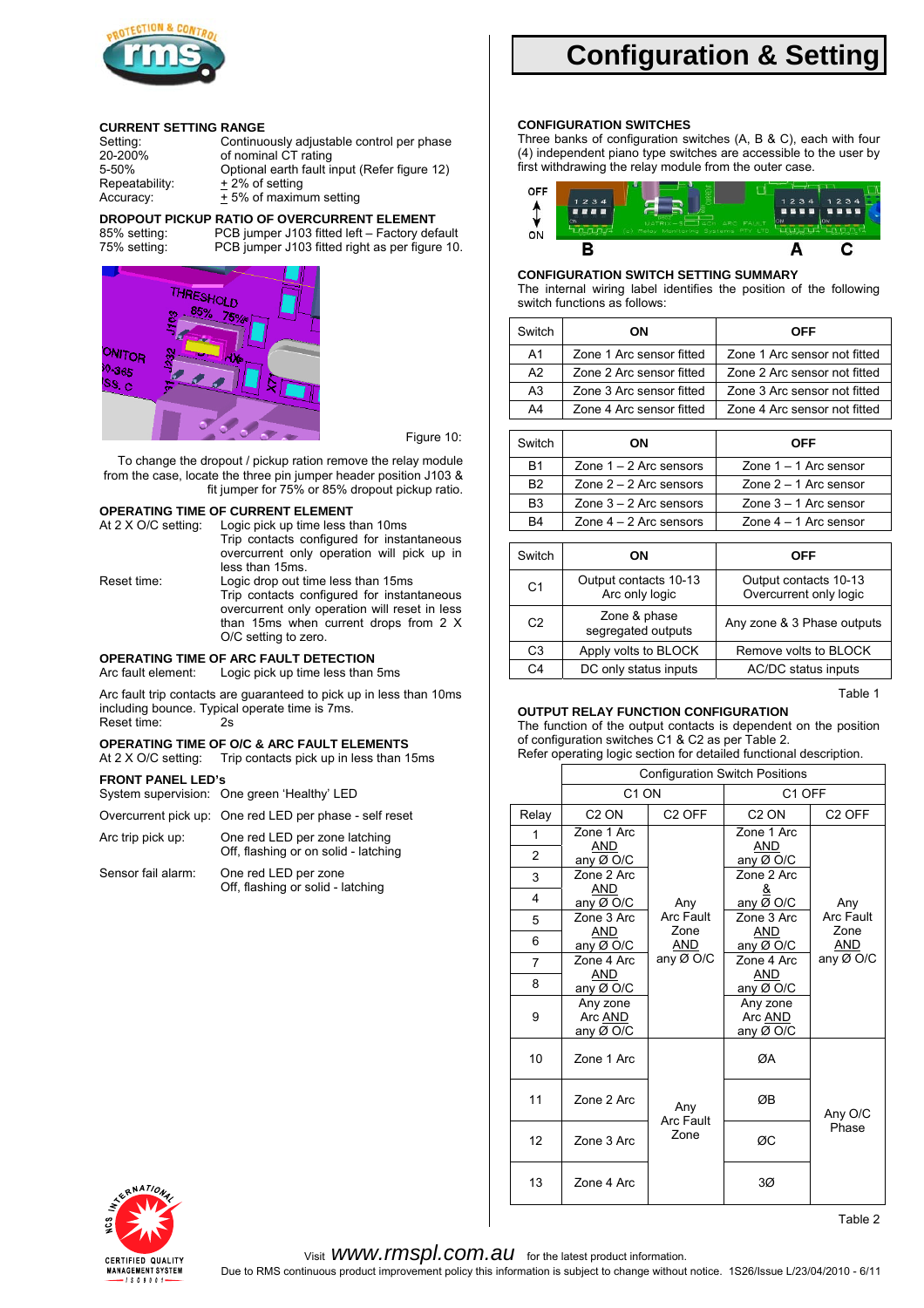

#### **AUXILIARY SUPPLY**

A high efficiency switchmode power supply is incorporated which provides a low burden to the auxiliary supply.<br>Low range model: 20-70V DC Low range model: High range model: 40-300V DC & 40-275V AC

**BURDENS**<br>Quiescent:

S

Quiescent: Less than 4W at 110V DC<br>Maximum: Less than 10W Less than 10W VA per phase all settings at 50Hz.

| I amps | 1A CT input | 5A CT input |
|--------|-------------|-------------|
|        | 0.25        | < 0.01      |
| 5      | 6.3         | 0.18        |
| 10     | 25          | 0.72        |
| 20     | 100         | 29          |
| 25     |             | 4.5         |
| 30     |             | 6.5         |

#### **CT INPUT THERMAL WITHSTAND** (Per phase)

|            | 1A CT | 5A CT * |
|------------|-------|---------|
| Continuous | 3.5   | 25      |
| 4.5s       | 39    | 250     |
| 3s         | 75    | 450     |
| 2s         | 90    | 550     |
| 1s         | 120   | 800     |
| 0.5s       | 180   | 1,000   |

\* M Series case terminals are limited to 400A for 1s.

#### **ARC FAULT BLOCK STATUS INPUT DELAY**

|                |         | <b>AC Rejection Filter</b> |             |  |  |  |
|----------------|---------|----------------------------|-------------|--|--|--|
| Initiate input | Minimum | ON                         | OFF         |  |  |  |
| DC             | P/I     | $<$ 16 $ms$                | $<$ 4ms     |  |  |  |
|                | D/O     | $<$ 4ms                    | $<$ 16 $ms$ |  |  |  |
| АC             | P/U     | N/A                        | $<$ 23 $ms$ |  |  |  |
|                | חוח     |                            | $<$ 33 $ms$ |  |  |  |

#### **STATUS INPUT OPERATING VOLTAGE**

An internal configuration switch is provided to select status input operation for DC only or AC/DC. This setting may be pre defined when ordering.

18 - 300V DC Set Configuration Switch to **ON** In this mode the universal status input will reject AC signals that may be induced on the control wiring. Suitable for high security applications where a DC battery supply is available.

18 - 300V DC & 18 – 275V AC Set Configuration Switch to **OFF** In this mode the universal status input is designed to operate on both AC & DC input voltages. Suitable for applications where an AC auxiliary voltage is available such as transformer or generator control panels.

#### **STATUS INPUT OPERATING CURRENT**

10mA P/U for 1ms then reducing to 1.5mA after 4ms.

#### **RESET**

Press the front reset button or pulse the reset status input.

# **Technical Data**

#### **OUTPUT CONTACTS**

Refer logic diagrams & tables 1 & 2 for function configuration.<br>Arc & O/C: 4 x 2 N/O contacts 4 x 2 N/O contacts<br>1 N/O Common O/C & Arc: 1 N/O<br>O/C only or O/C & Arc: 4 x 1 C/O contacts O/C only <u>or</u> O/C & Arc:<br>Fail alarm: 1 C/O contact for the power supply / CPU fail / arc fault sensor. Normally picked up & drops out to

signal an alarm condition.

# **OUTPUT CONTACT RATINGS CATE AND REC60255-0-2**<br>Carry continuously 5A AC or DC

Carry continuously<br>Make & carry L/R ≤ 40ms  $&$  V ≤ 300V

Break capacity

 $I \leq 5A \& V \leq 300V$ 

Minimum number of operations  $10^6$  at maximum load<br>Minimum recommended load  $0.5W$  limit 10mA / 5V Minimum recommended load

Between all terminals & earth Between circuit groups: Status/Reset Inputs, CT, Auxiliary Supply, Sensor Inputs, Trip Outputs Without damage or flashover

Between all terminals & earth Between circuit groups: Status/Reset Inputs, CT, Auxiliary Supply, Sensor Inputs, Trip Outputs Across normally open contacts 1.0kV RMS for 1 minute

AUXILIARY SUPPLY **IEC60255-11** Allowable breaks / dips in supply

Allowable breaks *i* dips in supply<br>Collapse to zero from nominal voltage  $\leq 20$ ms

**ELECTROSTATIC DISCHARGE IEC60255-22-2 CLASS III**<br>Arc & O/C: No mal operation 6kV contact discharge

**TEMPERATURE RANGE IEC68-2-1/2** Operating:<br>Storage: Storage: 25 to +75°C

40 °C & 95% RH non condensing

0.5s 20A AC or DC<br>0.2s 30A AC or DC AC resistive AC inductive 1,250VA 250VA @ PF ≤ 0.4 DC resistive 75W<br>DC inductive 30W @ L/R  $\leq$  40ms  $\text{DC}$  inductive  $50W \text{ @ L/R} \le 10 \text{ms}$  $10<sup>6</sup>$  at maximum load

**TRANSIENT OVERVOLTAGE IEC60255-5 Between all terminals & earth** 5kV 1.2/50us 0.5J 5kV 1.2/50us 0.5J

**INSULATION COORDINATION IEC60255-5**<br> **Between all terminals & earth** 2.0kV RMS for 1 minute 2.0kV RMS for 1 minute

O/C only: ≤ 5% variation

**FAST TRANSIENT IEC60255-22-4** 4kV, 5/50ns, 100KHz repetitive Arc & O/C: No mal operation O/C only: ≤ 5% variation

**CONDUCTED RFI IEC60255-22-6** 10V, 0.15 to 80MHz Arc & O/C: No mal operation O/C only:  $\leq 5\%$  variation

-5 to  $+55^{\circ}$ C



**HUMIDITY IEC68-2-78**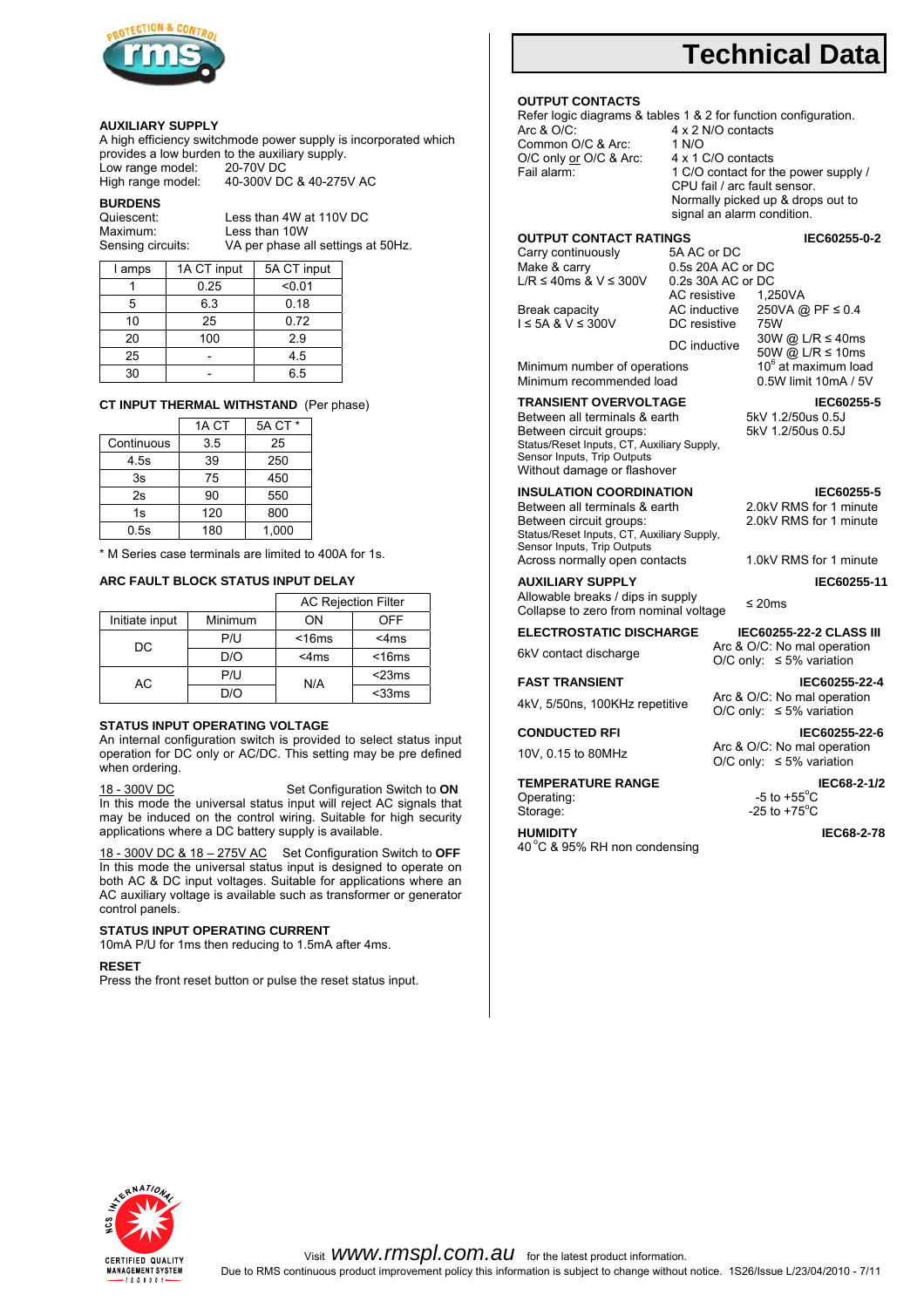

### **TERMINATION SCREWS**

M<sub>4</sub> Screws

An M4 screw kit is supplied as standard with each 1S26. Additional M4 screw kits may be purchased separately.



Figure 11: Wiring diagram for 1S26 four zone arc fault monitor - Relays shown in de-energized condition Refer to figure 11 for two phase overcurrent  $+ E/F$  configuration

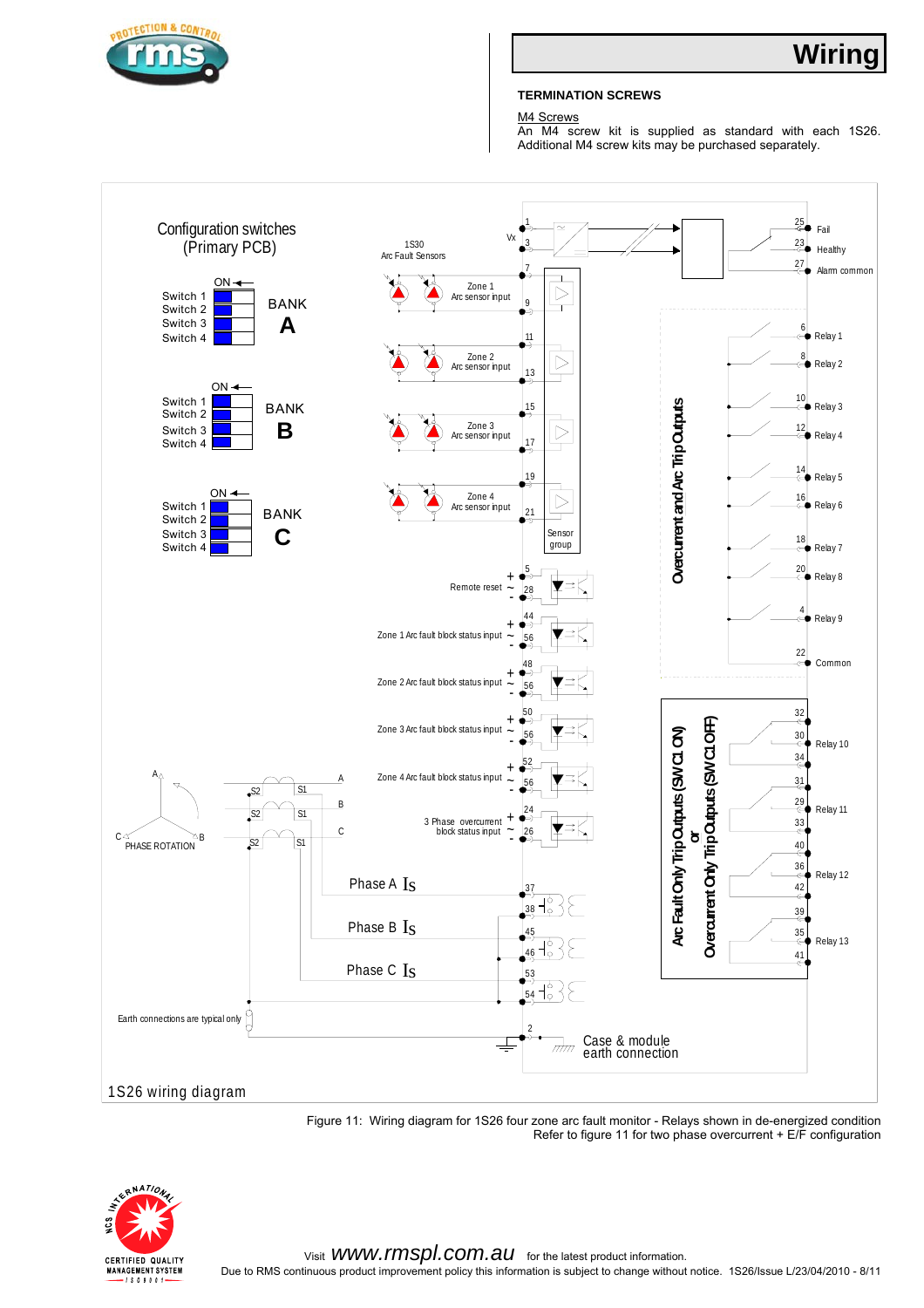

Figure 13: Case mounting details

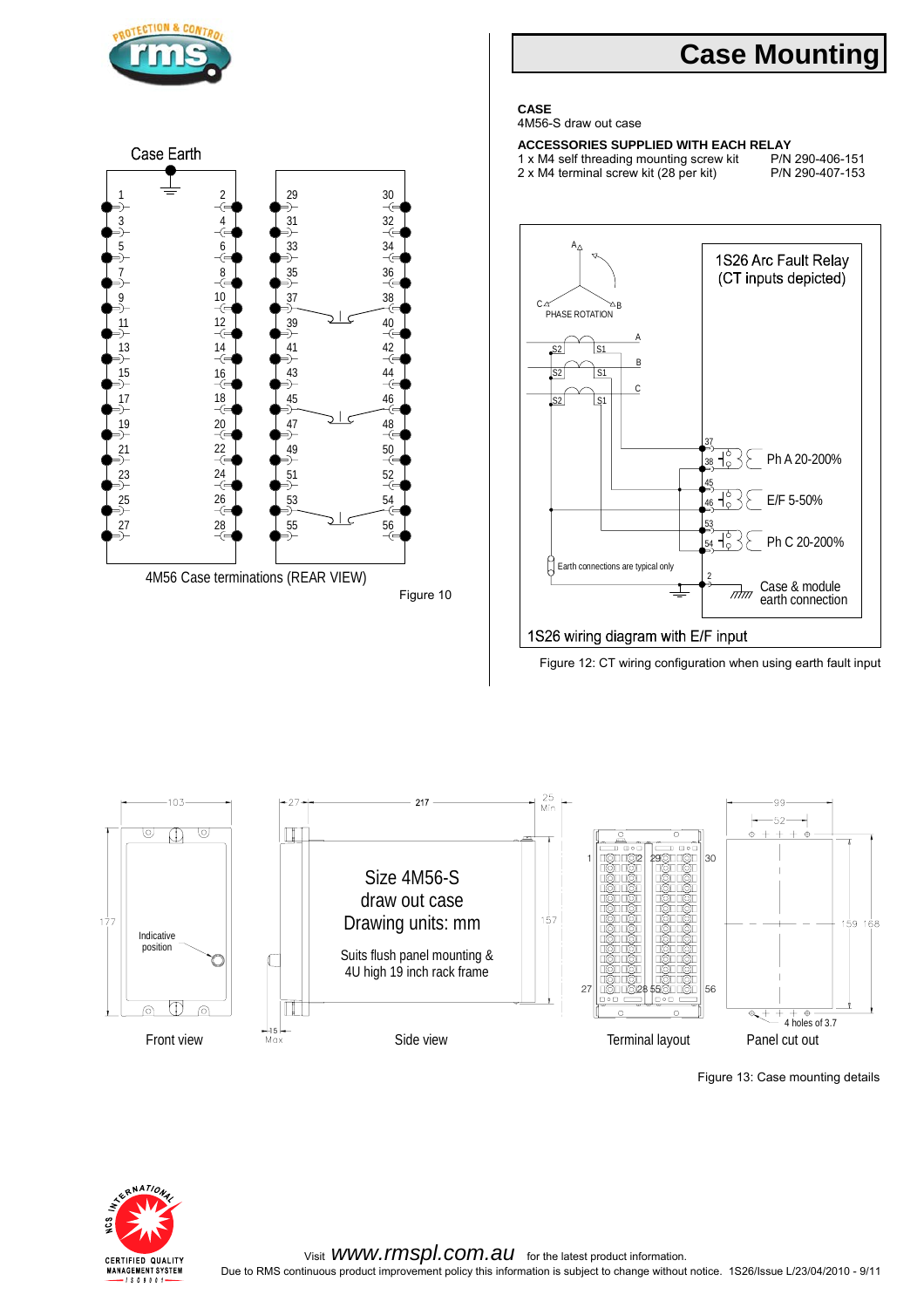

#### **ALARM TEXT LABELS**

The 1S26 front panel has provision for custom text to identify the sensor location for each arc fault tripping zone. The required text may be engraved on the front panel by the factory if specified at time of order. Alternatively the front panel may be removed for engraving by the user or contractor. The RMS web site provides an ACAD file for this purpose.

The front panel is fabricated from flexible plastic sheet with a white surface & black substrate to provide high contrast black text when engraved.

Removal of the front label is achieved by drawing out the 1S26 module from the outer case & pulling the label from the edges at the mid point between the top & bottom draw out handles. This will cause the label to bend & disengage from the top & bottom handle retention points. Once free from the 1S26 module the front label can be placed on an engraving table. Additional factory engraved labels may be sourced from RMS for later field installation.

While an engraved label provides the most permanent record other methods such as laser printed stick on labels or indelible marker pen may be satisfactorily employed.

#### **CUSTOM ENGRAVED TEXT DEFINITION**

Complete the following tables with one character per box. Refer to the front panel layout depicted in figure 13. Submit completed labeling information with the 1S26 product ordering code.

Maximum characters: 2 lines x 15 characters / tripping zone. Maximum font size: 1 line x 10 characters / tripping zone.

Custom text will be left justified.

#### **Zone 1**

| Zone 2 |  |  |  |  |  |  |  |
|--------|--|--|--|--|--|--|--|

**Zone 3**

#### **Zone 4**

# **Ordering Information**

#### **ORDER CODE**

The order code determines the production build in the factory & cannot be changed in the field.

Generate the required order code as follows: e.g. 1S26-BAAA



### **1 AUXILIARY SUPPLY RANGE**

A 20 - 70 V DC<br>B 40 - 300 V D B 40 - 300V DC & 40 – 275V AC

### **2 CURRENT SETTING** (% of nominal)

A 20-200% all phases<br>B 20-200% phase A & 20-200% phase A & C + 5-50% E/F (In place of phase B)

**3 CT RATING** (Nominal)

- A 1A
- B 5A

### **4 CUSTOM ENGRAVED TEXT**

A Not required No engraving - factory default<br>B Required Complete the custom text deta Complete the custom text details at left



Figure 14: Alarm text position layout

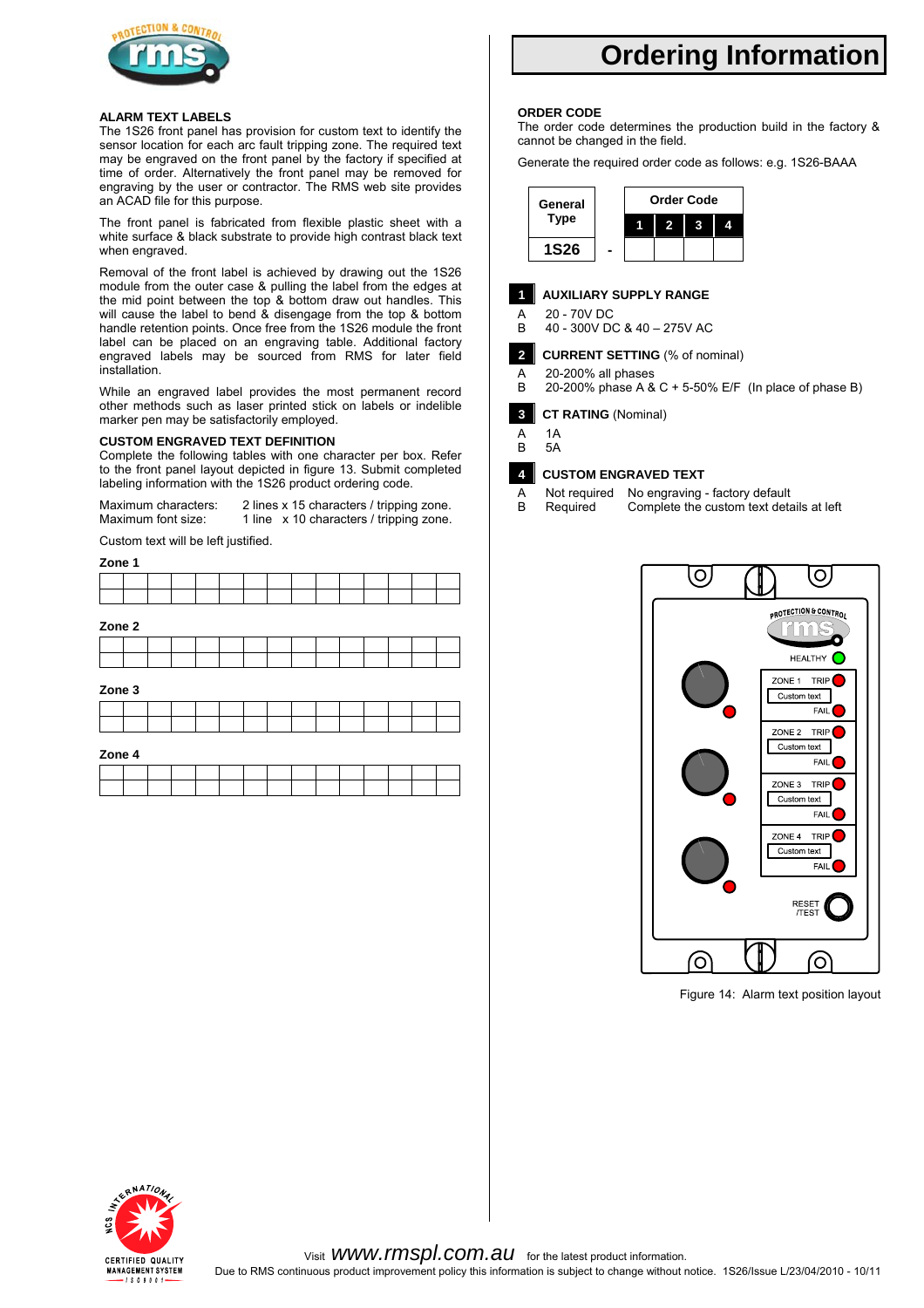

#### **CONFIGURATION CODE** (Optional specification)

Refer to the wiring diagram for each 1S26 model for details on configuration switch setting.

The configuration code can be set in the field by withdrawing the relay module & following the instructions on the side plate label for setting the configuration switches.

The configuration code may be specified at time of order so that the relay will be shipped from the factory pre-set to meet customer pre-determined operating requirements.

#### e.g. CONFIG A - 0101

If a configuration code is not specified the factory default will be set as indicated below:

CONFIG A - 1111 CONFIG B - 1111 CONFIG C - 1111

# **Factory Configuration**